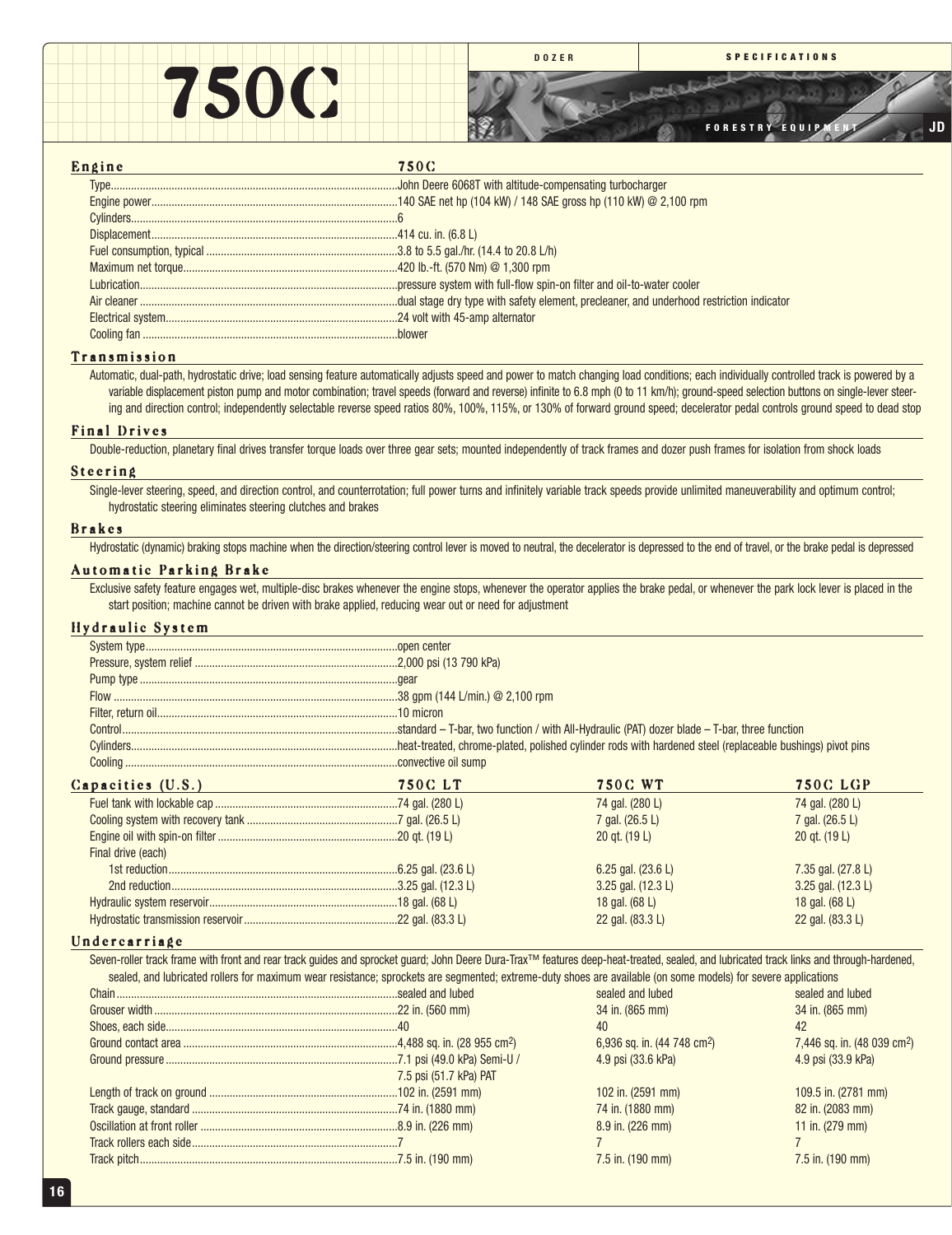| <b>SAE Operating Weights</b>                                                                                                                        | <b>750CLT</b> | <b>750C WT</b>                      | <b>750C LGP</b>                     |
|-----------------------------------------------------------------------------------------------------------------------------------------------------|---------------|-------------------------------------|-------------------------------------|
| Base weights were computed for units with standard equipment, rollover protective structures, full fuel tanks, and 175-lb. (79 kg) operators.       |               |                                     |                                     |
|                                                                                                                                                     |               | N/A                                 | 36,576 lb. (16 625 kg)              |
|                                                                                                                                                     |               | 33,843 lb. (15 383 kg)              | N/A                                 |
|                                                                                                                                                     |               | 33,324 lb. (15 147 kg)              | N/A                                 |
| Refer to the Attachment Guide or see your dealer for details regarding Semi-U (Low Profile), Straight, and Mechanical Angle blades for the 750C LT. |               |                                     |                                     |
| <b>Blade Weights</b>                                                                                                                                |               |                                     |                                     |
| Includes push beams, trunnion mounts, straight end bits, C-frames, angle and tilt cylinders where applicable.                                       |               |                                     |                                     |
|                                                                                                                                                     |               | N/A                                 | 5,024 lb. (2284 kg)                 |
|                                                                                                                                                     |               | 4,609 lb. (2095 kg)                 | N/A                                 |
|                                                                                                                                                     |               | 4,090 lb. (1859 kg)                 | N/A                                 |
| Refer to the Attachment Guide or see your dealer for details regarding Semi-U (Low Profile), Straight, and Mechanical Angle blades for the 750C LT. |               |                                     |                                     |
|                                                                                                                                                     |               |                                     |                                     |
| <b>Blade Capacities</b>                                                                                                                             |               |                                     |                                     |
|                                                                                                                                                     |               | N/A                                 | 4.84 cu. yd. (3.70 m <sup>3</sup> ) |
|                                                                                                                                                     |               | 5.60 cu. yd. (4.28 m <sup>3</sup> ) | N/A                                 |
|                                                                                                                                                     |               | 3.25 cu. yd. $(2.48 \text{ m}^3)$   | N/A                                 |
| Refer to the Attachment Guide or see your dealer for details regarding Semi-U (Low Profile), Straight, and Mechanical Angle blades for the 750C LT. |               |                                     |                                     |
|                                                                                                                                                     |               |                                     |                                     |
| Optional or Special Equipment                                                                                                                       |               |                                     |                                     |
| Complete push beam assemblies for straight or semi-U                                                                                                |               |                                     |                                     |
|                                                                                                                                                     |               | 1,903 lb. (865 kg)                  | N/A                                 |
|                                                                                                                                                     |               | N/A                                 | 2,834 lb. (1288 kg)                 |
| Tracks - Dura-Trax <sup>™</sup> lubricated chain with split                                                                                         |               |                                     |                                     |
| master link                                                                                                                                         |               |                                     |                                     |
| Single-bar grousers                                                                                                                                 |               |                                     |                                     |
|                                                                                                                                                     |               | N/A                                 | N/A                                 |
|                                                                                                                                                     |               | N/A                                 | N/A                                 |
|                                                                                                                                                     |               | N/A                                 | N/A                                 |
|                                                                                                                                                     |               |                                     | 6,322 lb. (2874 kg)                 |
|                                                                                                                                                     |               |                                     | 7,093 lb. (3224 kg)*                |
|                                                                                                                                                     |               |                                     | N/A                                 |
| Cab with pressurizer and heater                                                                                                                     |               |                                     |                                     |
|                                                                                                                                                     |               |                                     |                                     |
|                                                                                                                                                     |               | 2,080 lb. (945 kg)                  | 2,080 lb. (945 kg)                  |
|                                                                                                                                                     |               | 256 lb. (116 kg)                    | 256 lb. (116 kg)                    |
|                                                                                                                                                     |               | 1,430 lb. (650 kg)*                 | 1,430 lb. (650 kg)*                 |
| Canopy.                                                                                                                                             |               |                                     | N/A                                 |
|                                                                                                                                                     |               | N/A                                 |                                     |
|                                                                                                                                                     |               | 154 lb. (70 kg)*                    | 154 lb. (70 kg)*                    |
|                                                                                                                                                     |               | 282 lb. (128 kg)                    | 282 lb. (128 kg)                    |
|                                                                                                                                                     |               | 540 lb. (245 kg)                    | 540 lb. (245 kg)                    |
|                                                                                                                                                     |               | 75 lb. (34 kg)                      | 75 lb. (34 kg)                      |
|                                                                                                                                                     |               | 110 lb. (50 kg)                     | 110 lb. (50 kg)                     |
|                                                                                                                                                     |               | 70 lb. (32 kg)                      | 70 lb. (32 kg)                      |
|                                                                                                                                                     |               | 200 lb. (91 kg)                     | 200 lb. (91 kg)                     |
|                                                                                                                                                     |               | 65 lb. (30 kg)                      | 65 lb. (30 kg)                      |
|                                                                                                                                                     |               | 15 lb. $(7 \text{ kg})$             | 15 lb. $(7 \text{ kg})$             |
|                                                                                                                                                     |               | N/A                                 | N/A                                 |
|                                                                                                                                                     |               | N/A                                 | N/A                                 |
|                                                                                                                                                     |               | 950 lb. (432 kg)                    |                                     |
|                                                                                                                                                     |               | 120 lb. (55 kg)                     | 120 lb. (55 kg)                     |
|                                                                                                                                                     |               | 280 lb. (127 kg)                    | 280 lb. (127 kg)                    |
|                                                                                                                                                     |               | 698 lb. (317 kg)                    | 698 lb. (317 kg)                    |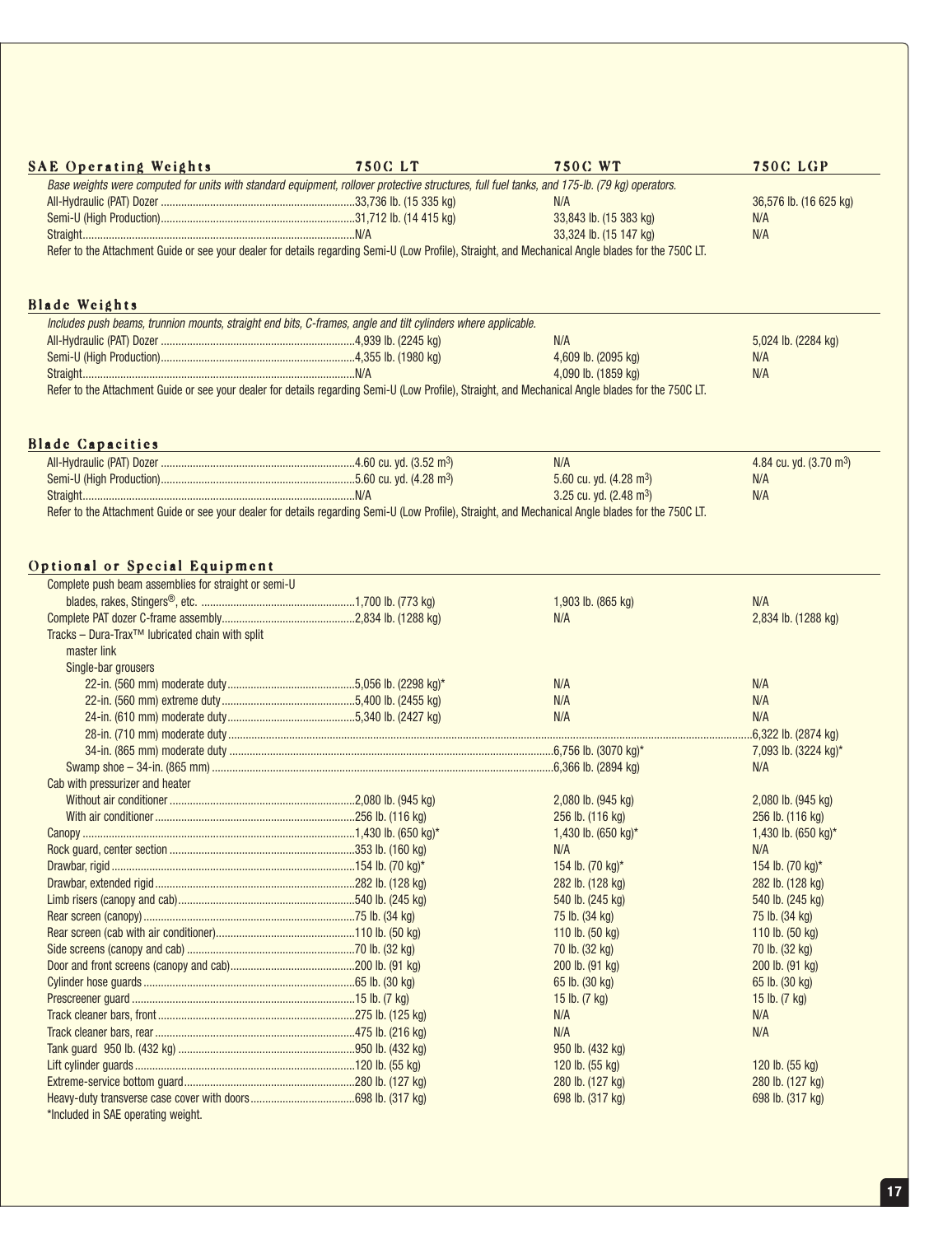# Dimensions

| A Overall height to roof                                                                                                       | Overall height<br>to exhaust stack                                | В                          | Tread depth with single-bar grousers<br>Moderate duty<br><b>Extreme duty</b> | Tread depth with<br>swamp shoes         |                                             | <b>C</b> Ground clearance<br>with grousers (excludes<br>grouser height)* |
|--------------------------------------------------------------------------------------------------------------------------------|-------------------------------------------------------------------|----------------------------|------------------------------------------------------------------------------|-----------------------------------------|---------------------------------------------|--------------------------------------------------------------------------|
| 750C LT120.7 in. (3065 mm)<br>750C WT 120.7 in. (3065 mm)<br>750C LGP 120.7 in. (3065 mm)<br>*Swamp shoes add 2.6 in. (66 mm). | 124.6 in. (3165 mm)<br>124.6 in. (3165 mm)<br>124.6 in. (3165 mm) |                            | 2.2 in. (56 mm)<br>2.2 in. (56 mm)<br>2.2 in. (56 mm)                        | 2.7 in. (68 mm)<br>3.15 in. (80 mm)     |                                             | 14.6 in. (371 mm)<br>14.6 in. (371 mm)<br>14.6 in. (371 mm)              |
| D Blade width                                                                                                                  | <b>E</b> Blade height                                             | <b>F</b> Blade lift height | G Blade dig-<br>ging depth                                                   | <b>H</b> Blade tilt<br>(uses tilt jack) | <b>Overall</b><br>Ш<br>length<br>with blade | J Overall width<br>with blade<br>angled                                  |
| <b>750CLT</b>                                                                                                                  |                                                                   |                            |                                                                              |                                         |                                             |                                                                          |
| All-Hydraulic                                                                                                                  |                                                                   |                            |                                                                              |                                         |                                             | 118.5 in.                                                                |
| (PAT) Dozer 129.3 in.                                                                                                          | 47.0 in.                                                          | 35.4 in.                   | 33.4 in.                                                                     | 16.2 in.                                | 195.1 in.                                   |                                                                          |
| $(3283$ mm)<br>Semi-U (High                                                                                                    | $(1193$ mm)                                                       | $(899$ mm)                 | $(848$ mm $)$                                                                | $(413$ mm)                              | (4955 mm)**                                 | $(3011$ mm)                                                              |
| Production) 126.6 in.                                                                                                          | 50.5 in.                                                          | 42.2 in.                   | 20.2 in.                                                                     | 27.6 in.                                | 197.3 in.                                   | N/A                                                                      |
| $(3216$ mm)                                                                                                                    | $(1283$ mm)                                                       | $(1072$ mm)                | $(513$ mm)                                                                   | $(700$ mm $)$                           | $(5011$ mm)*                                |                                                                          |
| *Optional extended drawbar adds 7 in. (176 mm).<br>** Optional extended drawbar adds 8.9 in. (223 mm).                         |                                                                   |                            |                                                                              |                                         |                                             |                                                                          |
| <b>750C WT</b>                                                                                                                 |                                                                   |                            |                                                                              |                                         |                                             |                                                                          |
| Semi-U (Low Profile) blade available through Custom Engineering.<br>Semi-U (High                                               |                                                                   |                            |                                                                              |                                         |                                             |                                                                          |
| Production) 144.0 in.                                                                                                          | 45.0 in.                                                          | 42.2 in.                   | 20.2 in.                                                                     | 37.6 in.                                | 197.3 in.                                   | N/A                                                                      |
| $(3658$ mm)<br>Straight 132.4 in.                                                                                              | $(1143$ mm)<br>38.4 in.                                           | $(1072$ mm)<br>42.2 in.    | $(513$ mm)<br>20.2 in.                                                       | $(955$ mm)<br>34.6 in.                  | $(5011$ mm)*<br>195.1 in.                   |                                                                          |
| $(3363$ mm)                                                                                                                    | $(976$ mm)                                                        | $(1072$ mm)                | $(513$ mm)                                                                   | $(878$ mm)                              | (4956 mm)**                                 | N/A                                                                      |
| *Optional extended drawbar adds 7 in. (176 mm).                                                                                |                                                                   |                            |                                                                              |                                         |                                             |                                                                          |
| ** Optional extended drawbar adds 8.9 in. (223 mm).                                                                            |                                                                   |                            |                                                                              |                                         |                                             |                                                                          |
| <b>750C LGP</b>                                                                                                                |                                                                   |                            |                                                                              |                                         |                                             |                                                                          |
| All-Hydraulic                                                                                                                  |                                                                   |                            |                                                                              |                                         |                                             |                                                                          |
| (PAT) Dozer 152.0 in.                                                                                                          | 45.0 in.                                                          | 35.4 in.                   | 33.4 in.                                                                     | 19.1 in.                                | 193.5 in.                                   | 139.4 in.                                                                |
| $(3861$ mm)<br>** Optional extended drawbar adds 8.9 in. (223 mm).                                                             | $(1143$ mm)                                                       | $(899$ mm)                 | $(848$ mm)                                                                   | $(484$ mm)                              | (4916 mm)**                                 | $(3541$ mm)                                                              |
| K Blade angle                                                                                                                  | L Cut reach                                                       |                            | M Width over track                                                           | N Cast reach                            |                                             | <b>0</b> Cutting edge angle                                              |
| <b>750CLT</b>                                                                                                                  |                                                                   |                            |                                                                              |                                         |                                             |                                                                          |
| All-Hydraulic<br>(PAT) Dozer 24 degrees                                                                                        |                                                                   | 3.5 in. (89 m)             | 96 in. (2438 m)                                                              | 12.8 in. (326 m)                        |                                             | 58 degrees                                                               |
| <b>750C LGP</b>                                                                                                                |                                                                   |                            |                                                                              |                                         |                                             |                                                                          |
| All-Hydraulic<br>(PAT) Dozer 24 degrees                                                                                        |                                                                   | 5.7 in. (144 mm)           | 116 in. (2946 mm)                                                            | 14.4 in. (366 mm)                       |                                             | 60 degrees                                                               |
| Drawbar Pull                                                                                                                   |                                                                   | 750C                       |                                                                              |                                         |                                             |                                                                          |
| Maximum                                                                                                                        |                                                                   |                            |                                                                              |                                         |                                             |                                                                          |
|                                                                                                                                |                                                                   |                            |                                                                              |                                         |                                             |                                                                          |
|                                                                                                                                |                                                                   |                            |                                                                              |                                         |                                             |                                                                          |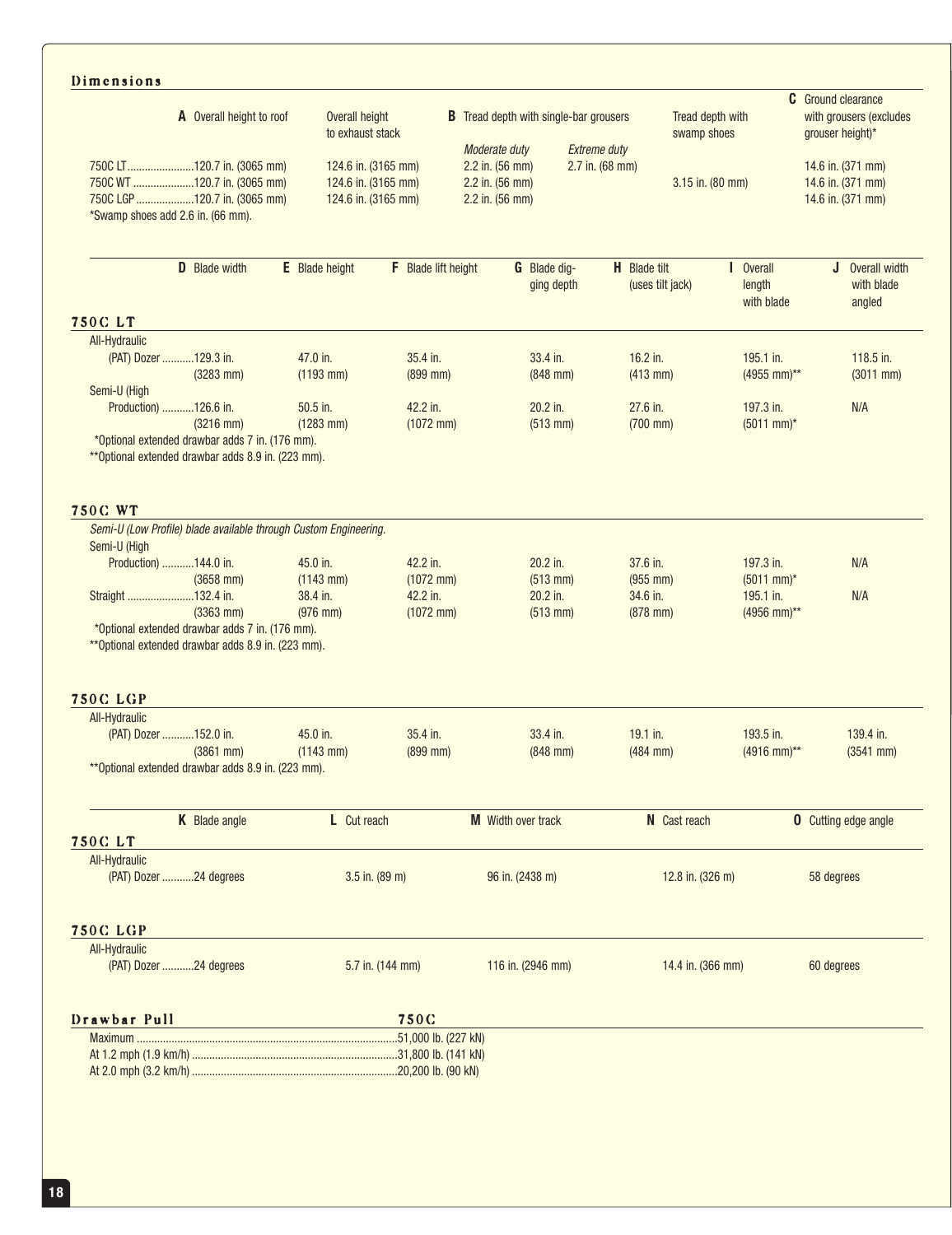